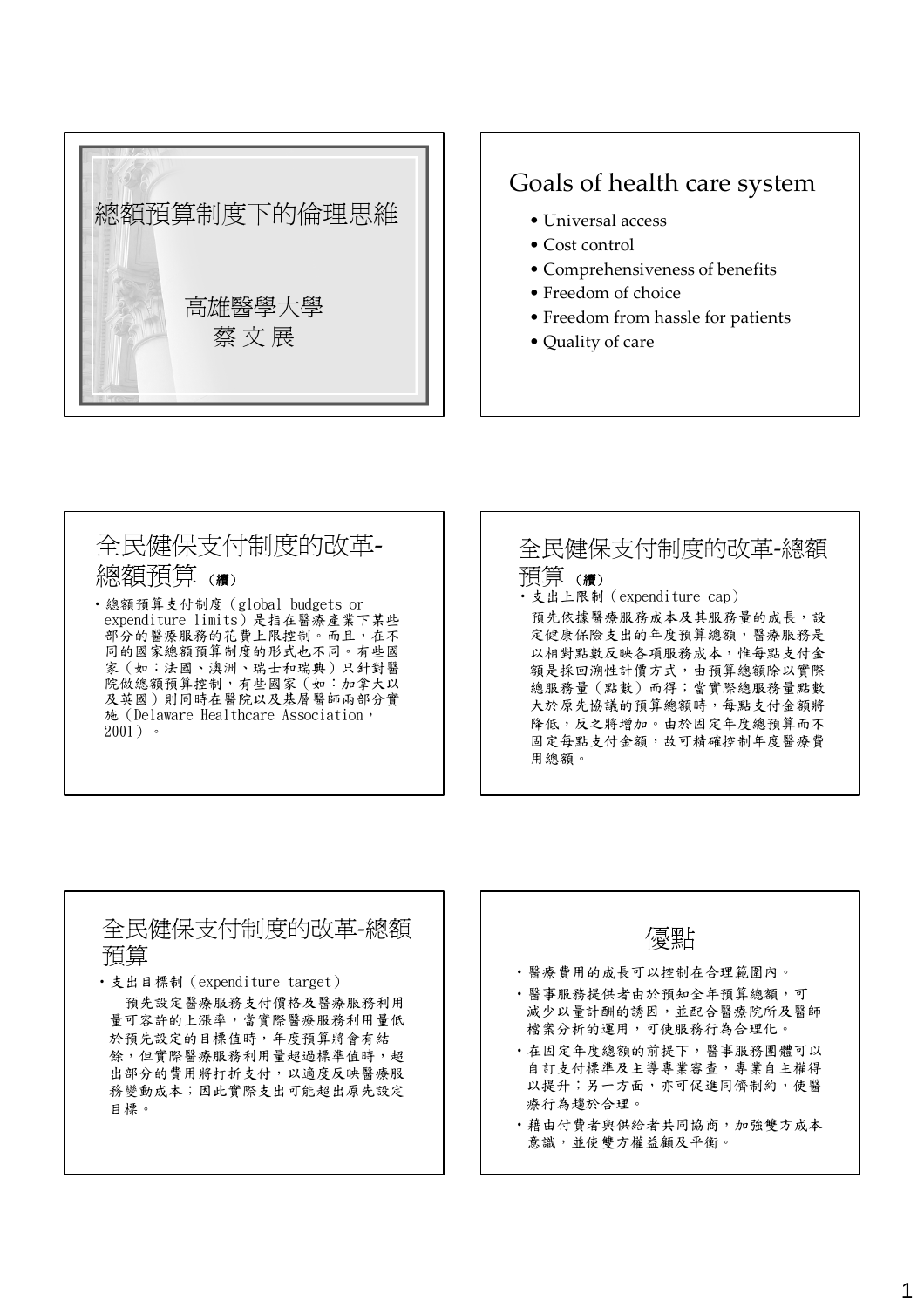#### 缺點

- ‧參與協商的各方,如果不具備充分的協調能力與 準備,難使協議順利達成。
- ‧總額預算支付制度必須配合其他支付基準(如論 人計酬、論病例計酬等),否則難以鼓勵醫師改 變診療行為,使之趨於合理。
- ‧醫療服務提供者自主審查,如果審查制度不健 全,可能引起劣幣驅逐良幣的不公平現象。
- ‧如果事前缺乏完整的監控機制,醫療品質可能會 受到影響,導致被保險人的權益受損

## 實施總額預算之目的 ‧促進醫療費用總額及分配之合理性 ‧共同分擔財務風險,合理控制醫療費用 ‧提升醫療效率及品質 ‧提升專業自主性及尊嚴 ‧整合醫療服務,促成醫療院所之適當分工與合作

### 醫院總額支付制度實施之依據

–法源依據:健保法第四十七條規 定:「每年醫療給付費用總額,由 主管機關於年度開始六個月前擬訂 其範圍,報請行政院核定」,同法 第五十四條規定:「總額支付制度 得分階段實施,日期由主管機關定 之。」

|        | 世界各國實施總額支付制度之成效                   |
|--------|-----------------------------------|
| 或<br>家 | 支付制度及成效                           |
| 加      | 翳<br>院: 支出上限制                     |
| 拿      | 醫師費:支出上限制與目標制                     |
| 大      | 優 點:費用獲得控制、醫院管理較具效率及成本意識          |
|        | 點:醫院在醫療科技的引進及擴建方面受限<br>缺          |
| 德      | 院:支出上限制 ,並將其成長率與薪資成長率掛勾<br>鋻      |
| 或      | 醫師費:支出上限制與目標制;對個別醫師設定服務量的         |
|        | 目標,控制費用成長在不超過薪資成長的範圍內             |
|        | 藥品費:1997年以前(支出上限制);1998年以後(支出目標制) |
| 荷      | 院:個別總額制;以醫院為單位,一家醫院一筆預,<br>醫      |
| 蘭      | 可了解那家醫院會出現哪些問題                    |
|        | 醫師費:論人計酬制;支付家庭醫師                  |

#### NHS給英國民眾什麼? ‧英國民眾對他們NHS的滿意度相當低,醫療機 構的缺乏效率是原因之一。去年底全英預約 ( 等候 )診治開刀的名單高達120萬人,其 中有五萬六千人等候已經超過一年。 ‧在額度鎖死的情況下,各簽約醫院為了控管 成本,紛紛祭出門診限量、調高掛號費、更 改藥品、減少收急重症病患等措施,造成民 眾看病一號難求、重症病患成「人球」等窘 境。

### The principal of allocation

- Macroallocation
	- congress, government
- Mesoallocation – Institution, hospital
- Microallocation hospital staff, individual professionals or even patients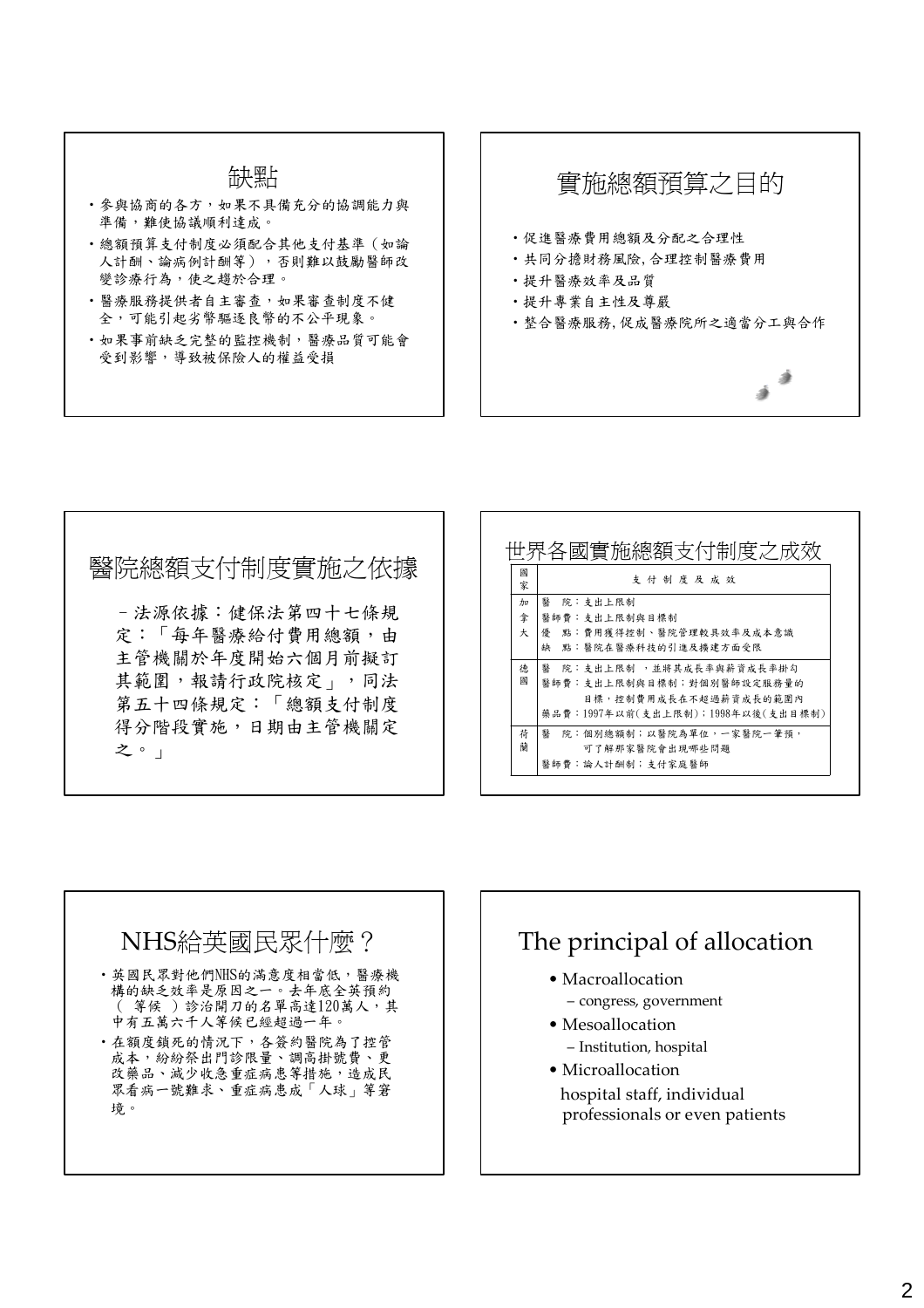### Justice, rights, and societal obligations

- Justice=? Liberty
	- =? Equality
	- =? Rights (to health care)

### Macroallocation

- How much of our total economic resources should go to health care and biomedical research?
- How the slice of economic pie should be further cut up
	- –Preventive medicine?
	- –Research?
	- –Developed new tool? –For the aged? For the women? For the children?
	- –誰最有影響力
	- –誰最可憐
	- –誰有最多投票權
	- –Oregan ranking system 1989





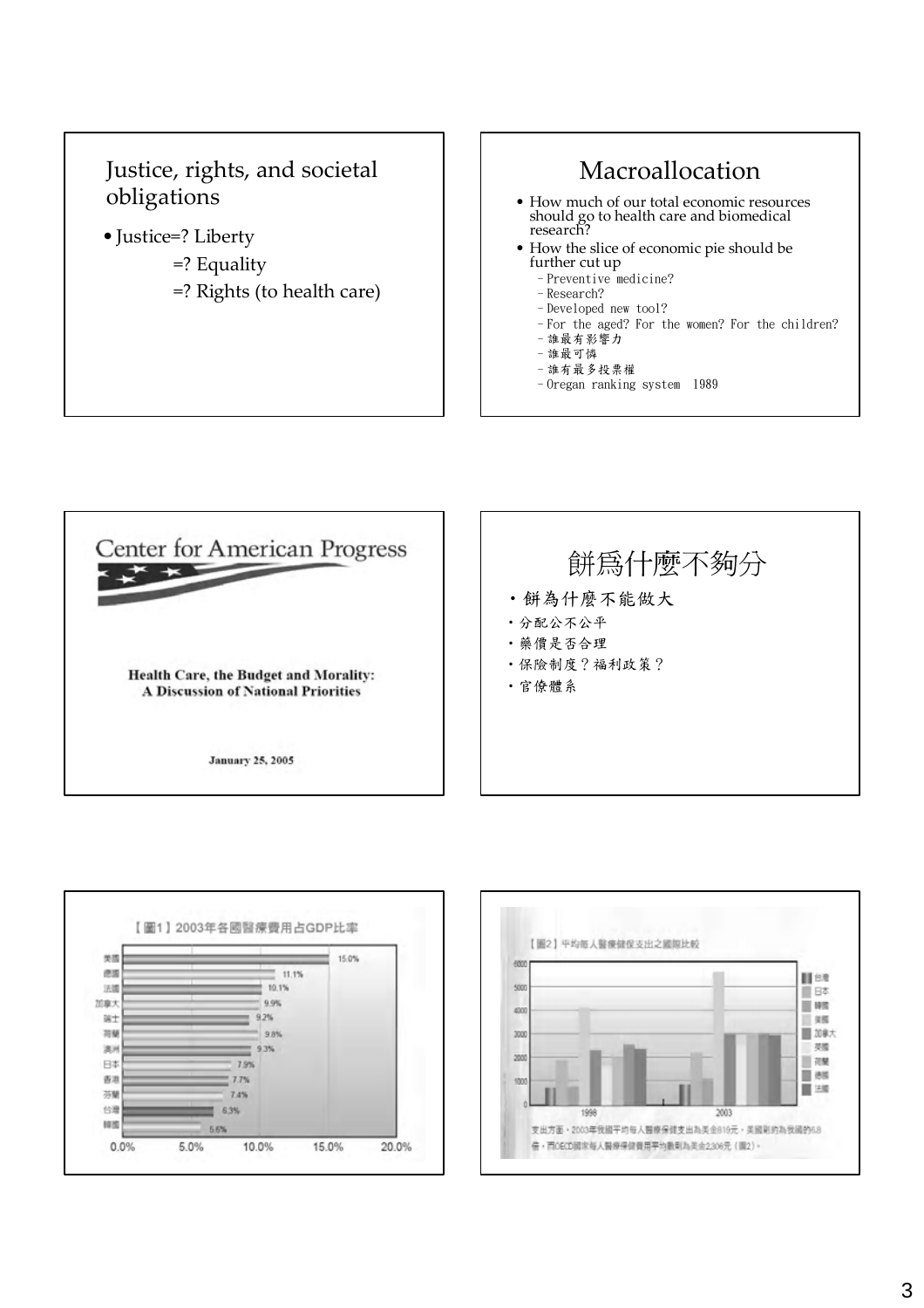|    | 【表1】歷年健保保費收入及成長率 |         |           | 【圖1】全民健保保險費收入比 |  |
|----|------------------|---------|-----------|----------------|--|
| 年別 | 收入金額 (億元)        | 成長率 (%) |           |                |  |
| 87 | 2,588            | 6.05    |           |                |  |
| 88 | 2,697            | 4,21    | 政府<br>27% | 投保單位           |  |
| 89 | 2,877            | 6.70    |           | 35%            |  |
| 90 | 2,901            | 0.82    |           |                |  |
| 91 | 3,026            | 4.31    |           | 被保險人           |  |
| 92 | 3,303            | 9.17    |           | 38%            |  |
| 93 | 3,435            | 3.99    |           |                |  |



### 現在 與未來

- ‧老年人口與health care expense不成比率
- ‧死的過程花費龐大
- With the exception of the birth‐control pill, each of the medical‐ technology interventions developed since 1950s has its most widespread impact on people who are past their fifties

Jerome L, Avorn Harvard medical school

### 餅為什麼不夠分

- ‧餅為什麼不能做大
- ‧分配公不公平
- ‧藥價是否合理
- ‧保險制度? 福利政策?
- ‧官僚體系

### 藥廠也是生意人

‧藥廠要向股東們負責 董事會討論的是股價而不是倫理道德與科學

◎為什麼藥廠一定要做大善人? 沒有人要求雷諾 汽車送車子給沒車子的人?

--Bernard Lemoine

### 藥廠有很高的成本壓力

- ‧需要不斷的R&D
	- –每1/4000-7000分子才能產出一種藥
	- –專利權的保護
- ‧Generic drug的威脅
- ‧Compulsory licensing
- ‧藥害發生的理賠
- ‧promotion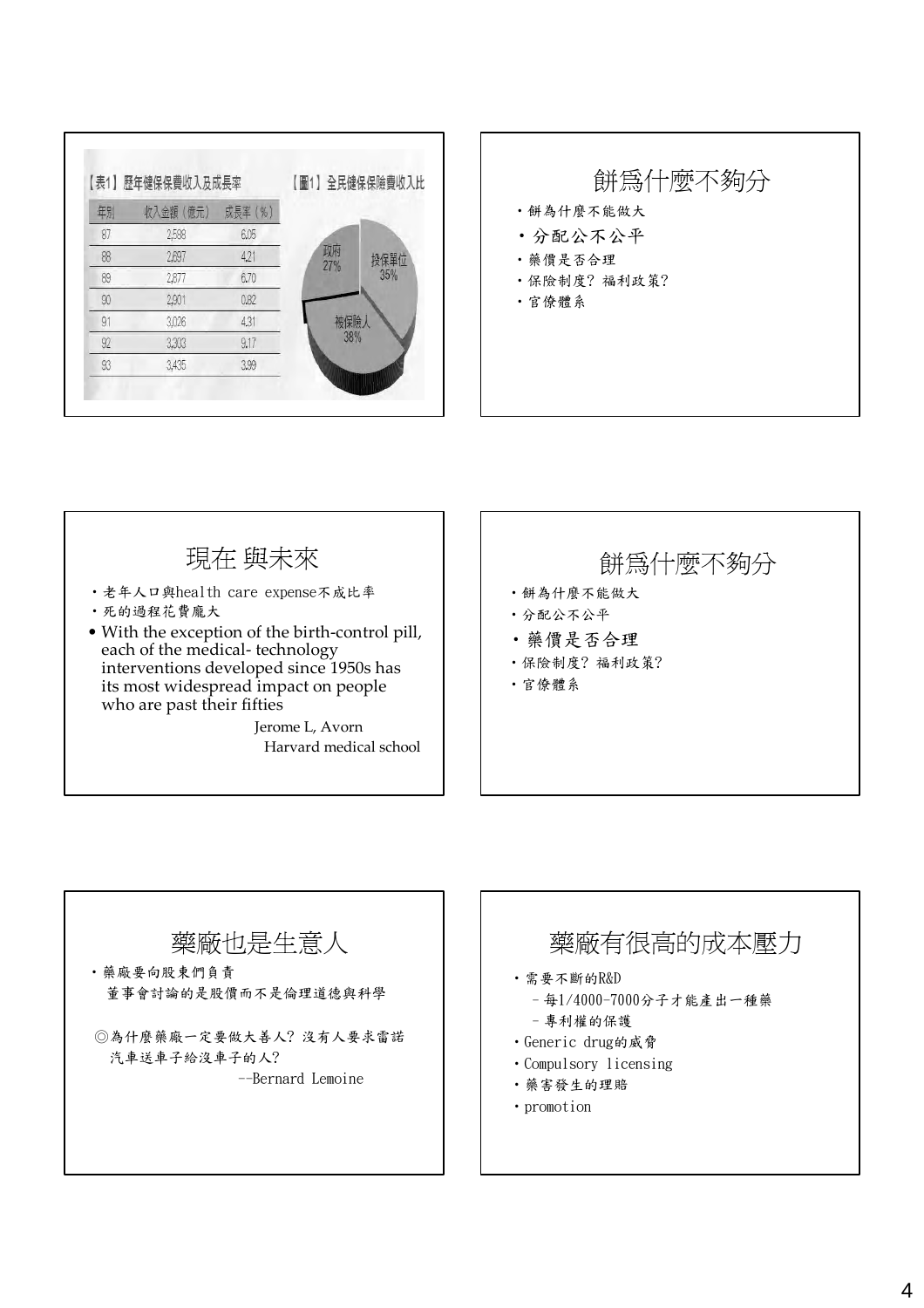### "專利"知多少

- ‧藥品有多少專利?
	- –保護藥品這個化合物的專利
	- –Indication 的專利
	- –特定使用方式的專利
	- –製造過程的專利

### 藥價要多少才合理?

- ‧自由經濟理論—市場決定藥價
- ‧健保局 衛生署 藥廠 三方面協調 – NHS‐‐‐PPRS
	- NICE: National institute for clinical excellence 1999

### 餅為什麼不夠分

- ‧餅為什麼不能做大
- ‧分配公不公平
- ‧藥價是否合理
- ‧保險制度? 福利政策?
- ‧官僚體系

#### 使用者付費的共識

實施部分負擔制度的目的,是為了建立民眾 「使用者付費」的觀念,以提醒民眾珍惜醫 療資源,自健保開辦至94年6月底,門、急診 部分負擔已進行多次調整。為鼓勵民眾小病 看社區診所,需要進一步檢查或治療時再轉 診到大醫院,自94年7月15日起施行轉診制 度,以促使健保資源的有效運用,門診基本 部分負擔亦配合修正。

#### 門診基本、藥費及復健傷科部分負擔

西醫門診基本部分負擔按「未轉診」及「轉 診」兩種方式計收。民眾若未經轉診直接到 醫學中心、區域醫院、地區醫院就醫,就會 提高部分負擔;如經轉診則維持原標準。牙 醫、中醫不分層級一律計收50元。 另當民眾看病時,如藥費超過一定金額,或 是接受2次以上的復健或中醫傷科的治療, 都需要繳交部分負擔費用。

住院部分負擔設有上限

民眾若罹患急性、慢性病需要住院時,醫療 費用部分負擔一般情況下約為5%~10%;又 為減輕民眾負擔,對於急性病房住院30日以 下、慢性病房住院180日以下,訂定負擔金 額上限,由衛生署每年依法公告。(94年以 同一疾病每次住院24,000元、全年累計住院 41,000元為上限)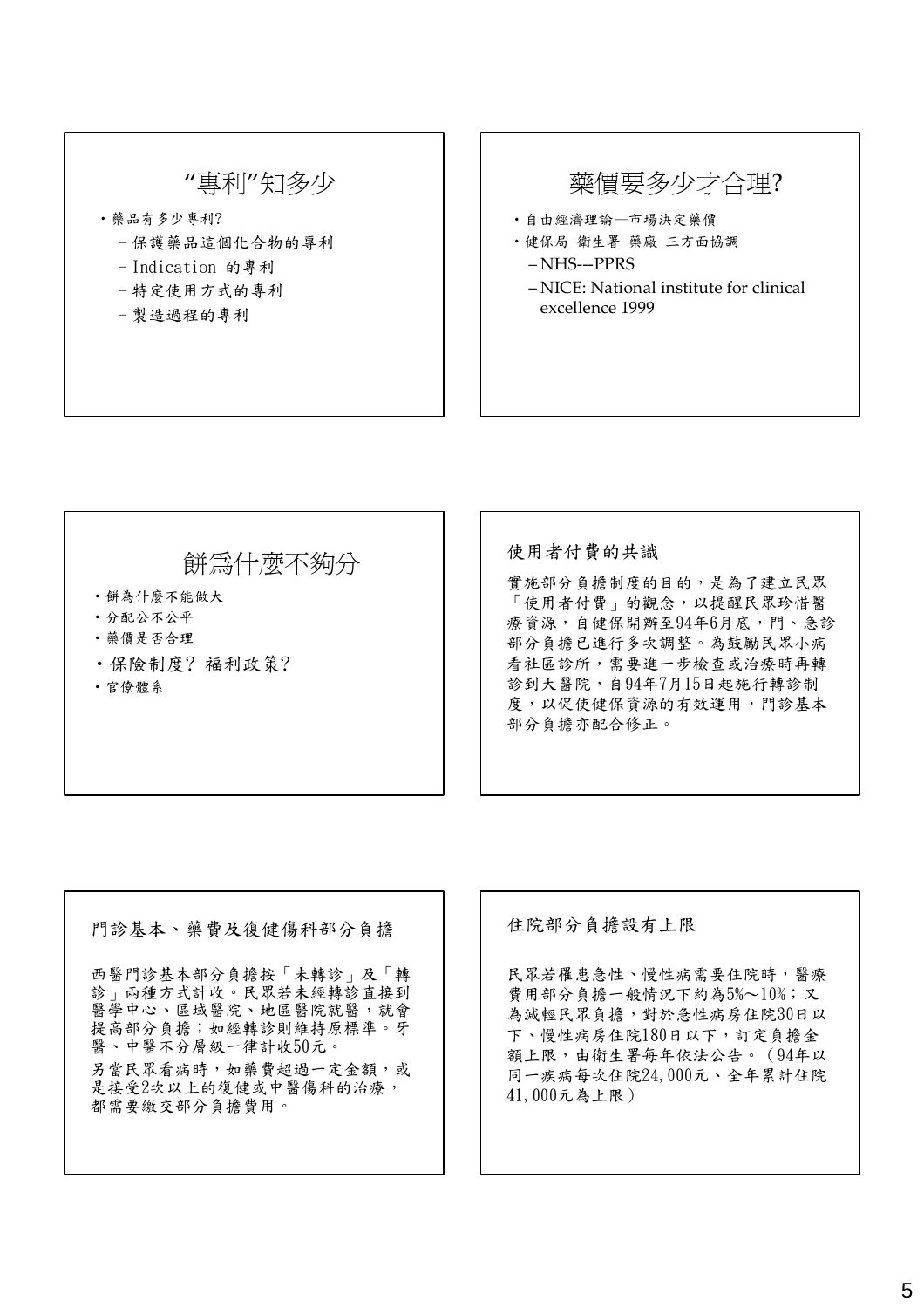#### 特殊情況得免除部分負擔

為了不讓部分負擔影響某些患者的正常就 醫,只要符合全民健康保險法第36條各款 情形之一者,如重大傷病、分娩、預防保 健、到山地離島地區院所就醫者,及榮 民、低收入戶、職業傷病患者、結核病患 及3歲以下兒童等已由相關單位支付者,得 免部分負擔;身心障礙人士則一律以基本 部分負擔50元計收。

‧全民健保既然是社會保險,而杜 會保險係為維持最低生活水準及滿 足人類基本需求而制定的社會福利 措施,可是,今日健保局卻超越這 種界限,無限地增加給付項目、種 類與範圍,而且將大把的鈔票撒在 預防醫學的領域與昂貴的檢查、處 置或治療上,這種健保財務不出問 題也難!





### 餅為什麼不夠分

- ‧餅為什麼不能做大
- ‧分配公不公平
- ‧藥價是否合理
- ‧保險制度? 福利政策?
- ‧官僚體系

A large part of the money that should go to human care now goes to profit and increasingly to administrative measures that prevent people from receiving care

The monitoring that reduces choices for both patients and providers requires an expensive and extensive bureaucracy

Pat Armstrong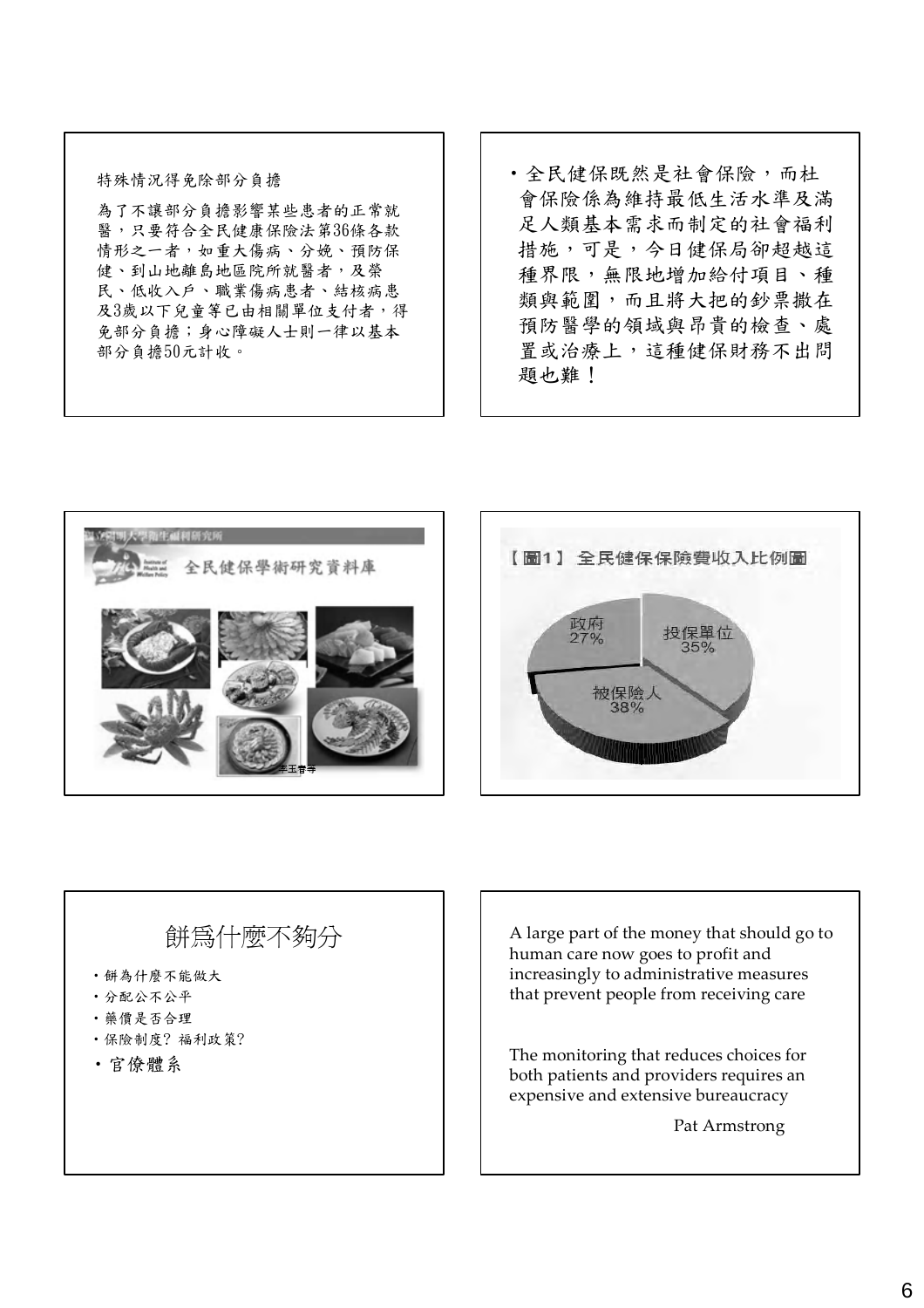



### 費用二組 ‐ 8樓 (07)3122749(07)3119539 ‧ 醫學中心、地教醫院、區域醫院、地區醫院費

- 用審核業務。
- 有關受理醫事服務機構申請特約、解約、續 約、休診及審查事項。
- 有關特約醫事服務機構基本資料及異動資料建 檔、更新、維護事項。
- ‧ 有關事前審查案件事項。
- ‧ 有關特約醫事服務機構之輔導及管理事項。

### 費用一組 ‐ 4樓 (07)3122404(07)3159620

- ‧ 基層院所(含中、西、牙)之門住診費用及藥 局、居家照護費用之審核。
- 有關受理醫事服務機構申請特約、解約、續 約、休診及審查事項。
- 有關特約醫事服務機構基本資料及異動資料建 檔、更 新、維護事項。
- 有關特約醫事服務機構之輔導及管理事項。
- ‧ 有關事前審查案件事項。

### 醫務管理組 ‐ 5樓 (07)3232891(07)3159587

- ‧ 醫務行政事項。
- ‧ 有關特約醫事服務機構之查核、訪查事項。
- ‧ 醫療檢舉案件之處理。
- ‧ 山地離島IDS專案。
- ‧ 推動疾病管理專案。

#### The principles of microallocation

- Ethics
- •law
- Policy
- Empirical study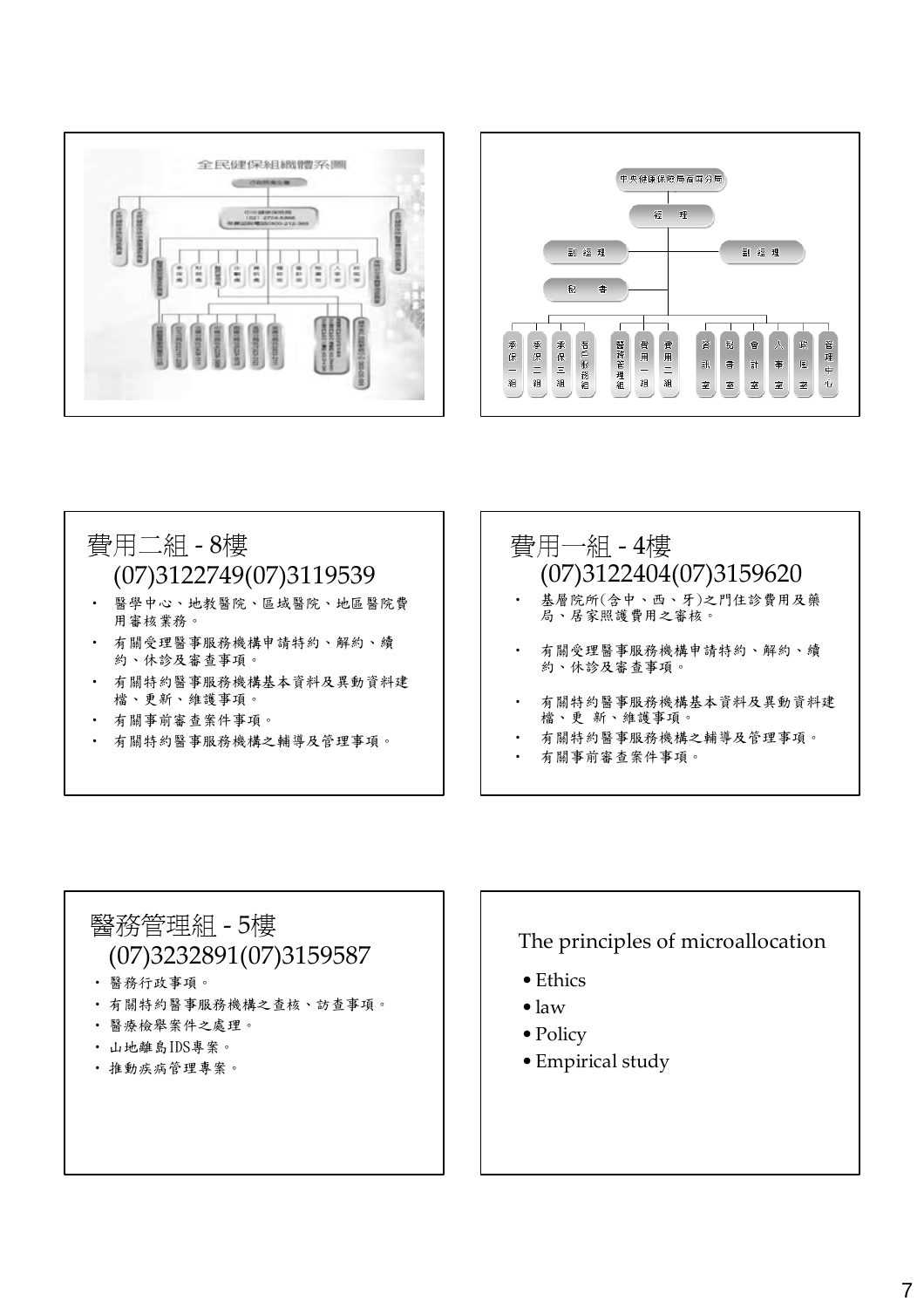### **Justice**

- The fair chance vs best outcome
- The priority
- The aggregation
- The demacrocy

#### Four unsolved rationing problems ‐ Daniels N 1994

"Physicians are required to do everything that they believe may benefit each patient without regard to cost or other social consideration "

> The doctor's master ‐Levinsky NG 1984

"The physician's obligations to the patient can no longer be a single‐minded, unequivocal commitment but rather must reflect a balancing. Patients' interests must be weighted against the legitimate competing claims of other patients, of prayers, of society as a whole, and sometimes even of the physician himself" Balancing act: the new medical ethics of medicine's new economics ‐Morreim 1995

#### Law

" authorities use their resources, the legal review of Courts have been extremely reluctant to become involved in how physicians, hospitals and health individual decision involving resource allocation is improbable.

Difficult and agonizing judgements have to be made as to how a limited budget is best allocated to the maximum advantage of the maximum number of patients. That is not a judgement which the court can make"

Sir Thomas Bingham MR

### Law

Although there is no liability for making a decision that proves to be wrong, there may be liability for making a decision wrongly

Whitebouse Jordan 1981

### Microallocation

- ‧老病人優先 新病人掛不到號
- ‧3, 6 , 9, 12月不能生病
- ‧擇輕症 棄重症
- ‧新的"醫療特權階級"